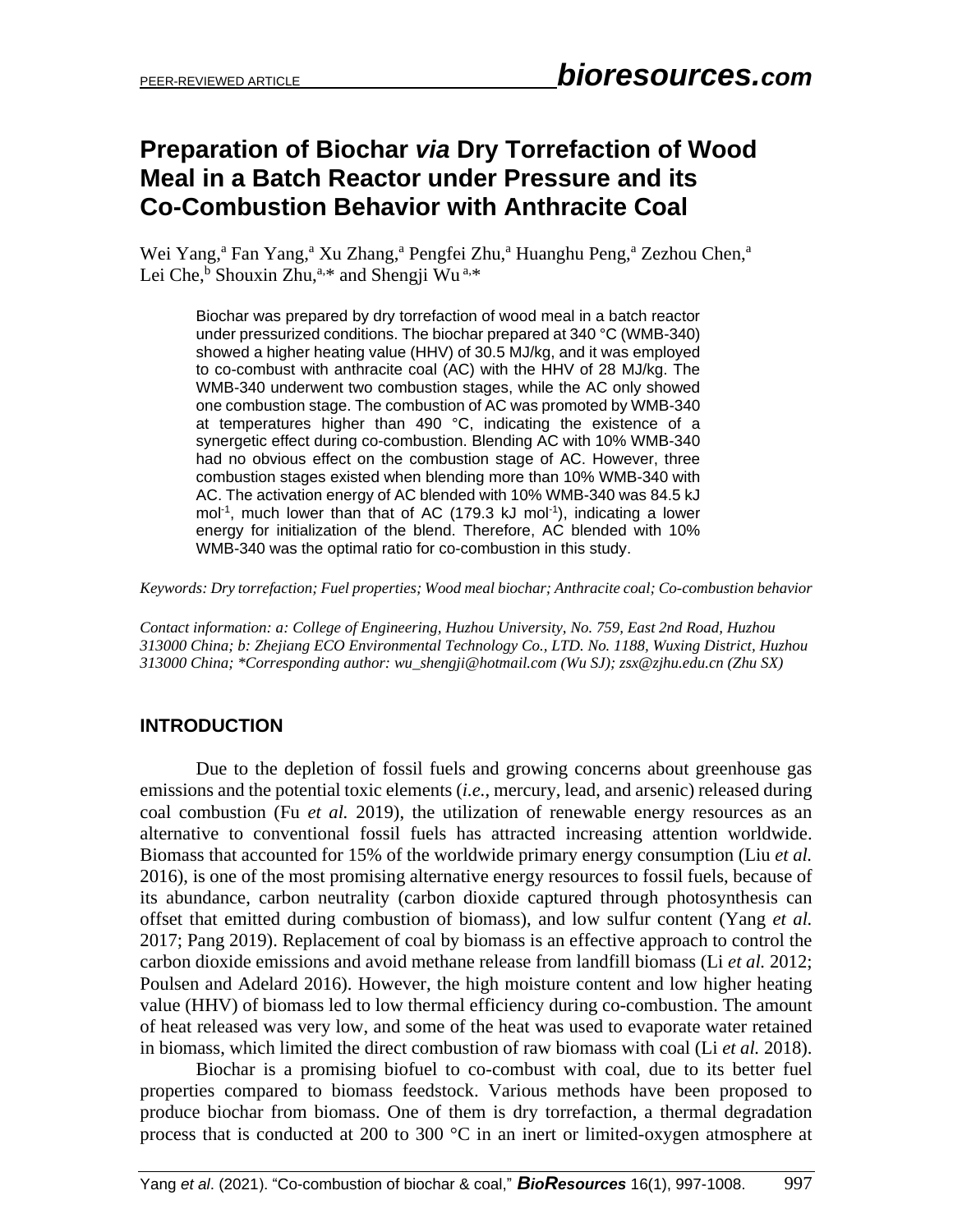constant atmospheric pressure or elevated pressure. The properties of torrefied biomass (biochar) depend on various factors, *i.e.*, biomass type, temperature, pressure, and pretreatment method. For example, Chen *et al.* (2015) torrefied microalgae at 200 to 300 °C, and the HHV of obtained biochar were similar to those of commercial coals. Li *et al.*  $(2016)$  torrefied pine and poplar under  $CO<sub>2</sub>$  conditions and the prepared biochar had similar HHV and H/C and O/C atomic ratios to lignite. Gan *et al.* (2019) found that particle size had a major effect on the HHV of biochar during torrefaction of de-oiled *Jatropha* seed kernels; those with a smaller particle size showed greater improvements in HHV. Although the fuel properties of biomass could be drastically improved after torrefaction at high temperatures, the yield of biochar was reduced dramatically, especially when the torrefaction temperature was higher than 280 °C, resulting in the significant decrease in energy yield. For example, the energy yields of *Leucaena* and wheat straw were reduced to 61.21% and 65.8% of the starting amounts after torrefaction at 275 and 290  $^{\circ}$ C, respectively (Dai *et al.* 2019). Although the woody biomass showed higher energy yield than herbaceous biomass after torrefaction, the HHV of biochar could only reach the level of low-rank coal such as lignite, even after torrefaction at  $300^{\circ}$ C. Thus, it is necessary to improve HHV and energy yield of biochar at high reaction temperatures. The biomass was mainly released as volatiles during dry torrefaction; the HHV of biochar was dominated by the carbon content. If the carbon in volatiles could be re-captured during torrefaction, then the HHV of biochar would be greatly improved. It was reported that pyrolysis of biomass under pressurized conditions could help trap volatiles, especially heavy molecules that produced char and CO<sup>2</sup> (Mahinpey *et al.* 2009). Therefore, dry torrefaction of biomass was conducted under pressure to improve the HHV and energy yield of biochar.

To promote the co-combustion efficiency of biochar and coal, the combustion behavior should be determined. Better combustion performance could be obtained through adjusting the ratio of biochar to coal, and coal blended with less than 50% biochar always showed better combustion behaviors (*i.e.*, high combustion reactivity and low ignition index) than those with higher biochar contents (Sahu *et al.* 2010; Toptas *et al.* 2015). However, synergistic effect between biochar and coal occurred during co-combustion, which needed to be investigated in greater depth in order to further improve their cocombustion efficiency. In this study, wood meal, a waste produced in wood processing industry, was employed to produce biochar *via* dry torrefaction under pressurized and oxygen-limited conditions. Anthracite coal (AC) is a typical high-quality coal widely used as fuel supplied to boilers due to its low volatile content and high fixed carbon content (Ouyang *et al.* 2013). However, it has difficulties in ignition, stabilization, and burn out, resulting in low combustion efficiency. Therefore, wood meal biochar (WMB) with relatively low ignition temperature was chosen to co-combusted with AC to improve the combustion characteristics of AC. The fuel properties of WMB and the synergistic effect between WMB and AC during co-combustion were studied in terms of HHV, energy yield, combustion kinetics, and the temperatures of ignition  $(T_i)$ , peak  $(T_p)$ , and burnout  $(T_b)$ .

# **EXPERIMENTAL**

# **Materials**

The wood meal and AC were provided by a local wood processing company and a power plant, respectively. Before the experiment, the wood meal was pulverized, sieved (with a particle size less than 0.4 mm), and dried.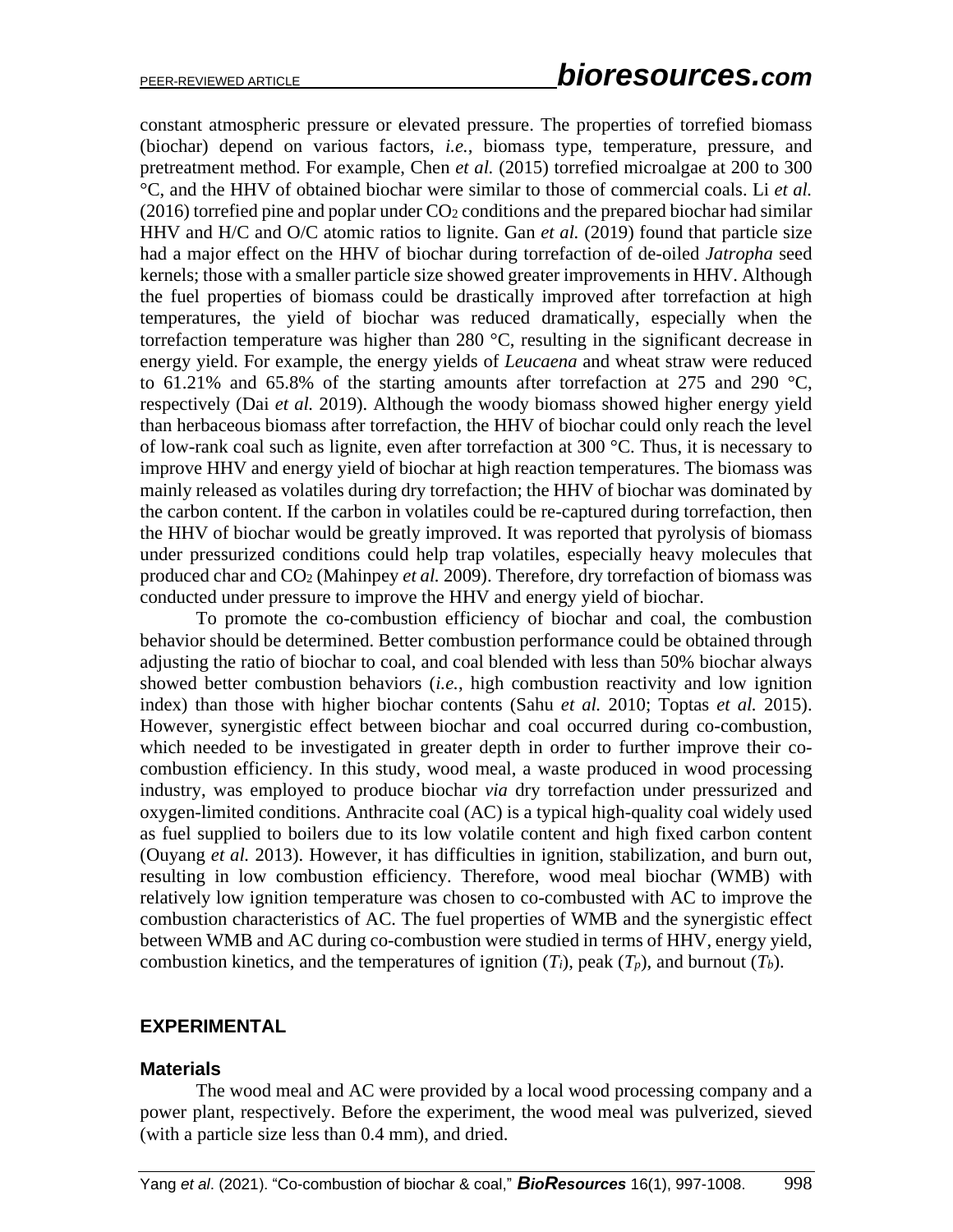# **Dry Torrefaction of Wood Meal in a Batch Reactor under Pressure**

Dry torrefaction of wood meal was conducted in a batch reactor with a working volume of 10 mL under pressurized and oxygen-limited conditions. The torrefaction temperature ranged from 240 to 340 °C based on previous research, and the reaction time was 10 min (Li *et al.* 2016). In a typical experiment, 300 mg of wood meal was charged into the reactor, which was then closed tightly. The reactor was placed into a ceramic furnace connected with a digital temperature controller. The temperature inside the reactor was monitored by inserting a thermocouple into a tube installed in the middle of the reactor. The reaction time was calculated after the temperature inside the reactor reached the desired temperature. The pressure inside the reactor was determined based on the thermal expansion of air. The reactor was immersed in an ice bath immediately after the reaction time elapsed and the WMB was collected and dried. The dried WMB was defined as WMB*x*, where "*x*" was the torrefaction temperature. The WMB-340 was co-combusted with AC at 5 different contents (10%, 20%, 40%, 60%, and 80%), which were named as 10WMB90AC, 20WMB80AC, 40WMB60AC, 60WMB40AC, and 80WMB20AC, respectively.

# **Characterization**

The functional groups and crystalline changes of the WMB were recorded *via* a Nicolet iS50 Fourier transform infrared spectroscope (FTIR, Thermo Fisher Scientific, MA) and a powder X-ray diffraction analyzer (XRD, Rigaku, Miniflex600, Tokyo), respectively. The elemental contents were measured *via* an elemental analyzer (Elementar, Vario Mircro cube, Germany). The HHV was calculated using Eq. 1 (Qian *et al.* 2020),

$$
HHV = 32.9C + 162.7H - 16.2O - 954.4S + 1.408
$$
 (1)

where C, H, O, and S are the carbon, hydrogen, oxygen, and sulfur contents of wood meal or WMB, respectively. Energy yield was calculated according to Eq. 2:

Energy yield  $%$  = HHVwMB/HHVwood meal  $\times$  WMB mass yield (2)

The combustion experiment was conducted *via* a thermogravimetric analyzer (TGA/DSC LF1600, Mettler-Toledo, Switzerland) at 35 to 800 °C (10 °C min<sup>-1</sup>) under air atmosphere  $(40 \text{ mL min}^{-1})$  and atmosphere pressure (Yang *et al.* 2019). The reactivity quantitatively was evaluated by reactively index (*R*0.5) according to Eq. 3,

$$
R_{0.5} = 0.5/t_{0.5} \tag{3}
$$

where *t*0.5 was the time when 50% of the sample was combusted (Wang *et al.* 2018).

# **Calculation of Kinetic Parameters**

Two equations were employed to determine the combustion kinetic parameters, as shown in Eqs. 4 and 5,

$$
-\mathrm{d}X/\mathrm{d}t = kX^n \tag{4}
$$

$$
k = A_1 e^{-E/RT} \tag{5}
$$

Replacing *k* in Eq. 4 by Eq. 5 and taking Napierian logarithm on both sides, the Eq. 4 can be converted into the form of Eq. 6,

$$
\ln\left(-\frac{dX}{dt}\right) = \ln A_1 - E/RT + n\ln X\tag{6}
$$

The definition of *X* as  $(m_t - m_f)/(m_0 - m_f)$  and Eq. 6 can be written as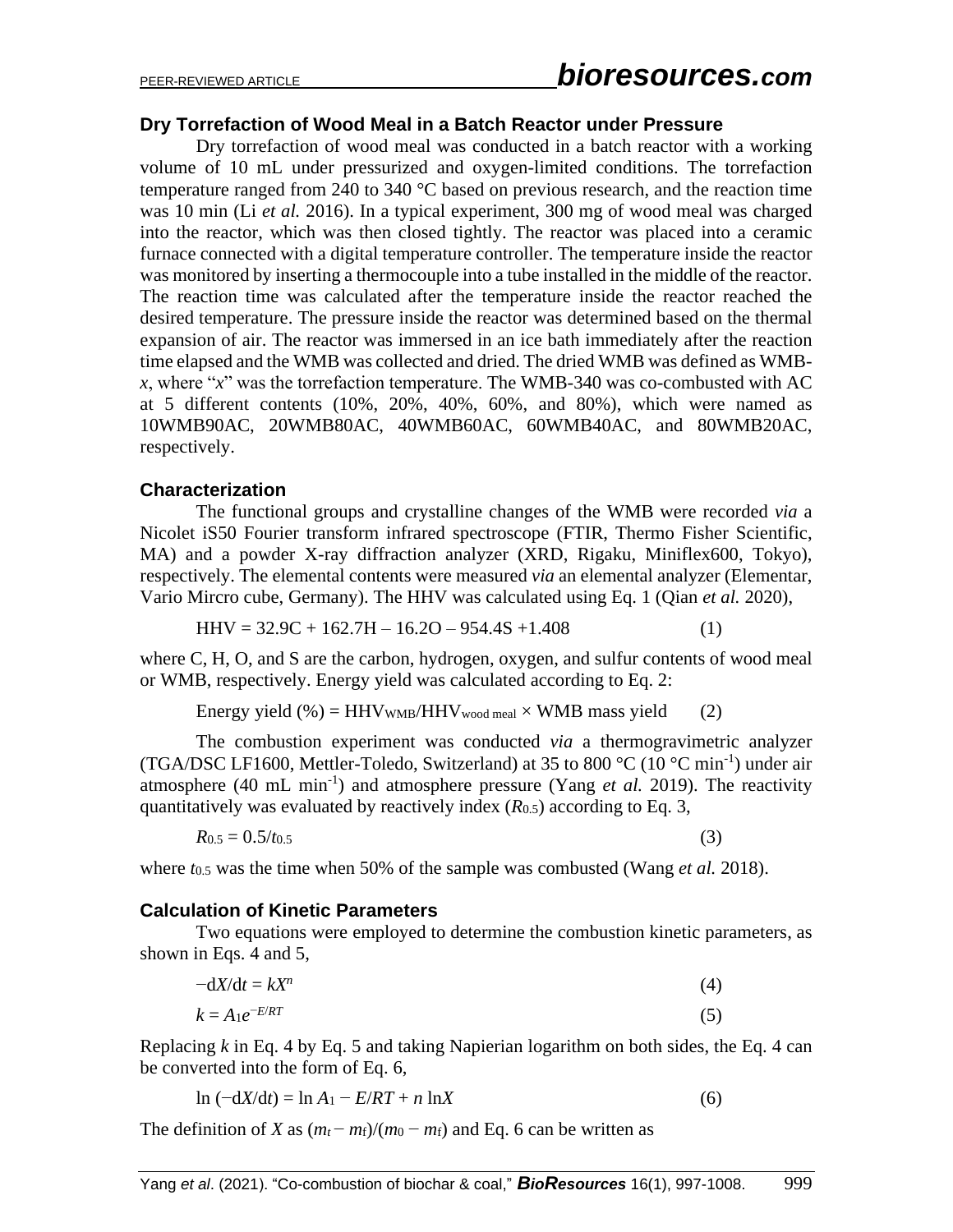$\ln \left[ -1/(m_0 - m_f) \frac{dm_t}{dt} \right] = \ln A_1 - \frac{E}{RT} + n \ln \left[ (m_t - m_f)/(m_0 - m_f) \right]$  (7)

where *X* is the weight ratio of reacted wood meal, AC, WMB, or blend, *t* is the combustion time (s), *k* is the reaction constant (s<sup>-1</sup>), *n* is the reaction order,  $A_1$  is the pre-exponential factor (s<sup>-1</sup>), *E* is the activation energy (kJ mol<sup>-1</sup>), *R* is the universal gas constant (kJ mol<sup>-1</sup>)  $K^{-1}$ ), *m<sub>t</sub>* is the weight of wood meal, AC, WMB, or blend at time *t* (kg), and *m*<sup>0</sup> and *m*<sup>f</sup> are the initial and final weights (kg) of the wood meal, AC, WMB or blend under dry basis in each particular zone, respectively.

The form of Eq. 7 is shown in Eq. 8,

$$
y = C + Dx + Fz \tag{8}
$$

where *y*, *C*, *D*, *x*, *F*, and *z* are ln [−1/(*m*<sup>0</sup> − *m*<sub>f</sub>)</sub> d*m*<sub>*t*</sub>/d*t*], ln *A*<sub>1</sub>, − *E*, 1/*RT*, *n*, and ln [(*m*<sub>*t*</sub> −  $m_f$ / $(m_0 - m_f)$ ], respectively. *C*, *D*, and *F* were estimated *via* linear fitting of weight loss curve of sample obtained from TGA experiment by LINEST function in Microsoft Excel.

# **RESULTS AND DISCUSSION**

# **Yields and Physicochemical Properties of Wood Meal Biochar**

The wood meal was torrefied at various temperatures and it was found that torrefaction temperature had a great effect on the WMB yield. At a torrefaction temperature of 240 °C, the yield of WMB was 84.9% (Table 1). The yield decreased at higher torrefaction temperatures and it decreased to 51.8% at a torrefaction temperature of 340 °C. The decrease in WMB yield was primarily attribute to the degradation of cellulose and hemicellulose, which were relatively reactive in comparison to lignin.

| Material                    | Yield<br>(%) | C<br>(%) | н<br>'%) | N<br>(%) | S<br>(%) | O <sup>a</sup><br>(% ) | Ash<br>content<br>$(\% )$ | O/C  | H/C  | <b>HHV</b><br>$(MJ kg-1)$ | Energy<br>Yield<br>$(\% )$ |
|-----------------------------|--------------|----------|----------|----------|----------|------------------------|---------------------------|------|------|---------------------------|----------------------------|
| Wood meal                   | —            | 48.6     | 6.1      | 0.7      | 0        | 44.6                   | 0.9                       | 0.69 | 1.51 | 20.1                      |                            |
| <b>WMB-240</b>              | 84.9         | 53.2     | 5.8      | 0.7      | 0        | 40.3                   | 1.1                       | 0.57 | 1.31 | 21.8                      | 92.2                       |
| <b>WMB-260</b>              | 77.9         | 55.6     | 5.7      | 0.7      | 0        | 38                     | 1.2                       | 0.51 | 1.23 | 22.8                      | 88.4                       |
| <b>WMB-280</b>              | 69.3         | 58.2     | 5.6      | 0.7      | $\Omega$ | 35.5                   | 1.3                       | 0.46 | 1.15 | 23.9                      | 82.4                       |
| <b>WMB-300</b>              | 56.6         | 68.3     | 5.3      | 0.7      | 0        | 25.7                   | 1.5                       | 0.28 | 0.93 | 28.3                      | 79.8                       |
| <b>WMB-320</b>              | 53.7         | 71.9     | 5.1      | 0.8      | 0        | 22.2                   | 1.5                       | 0.23 | 0.85 | 29.7                      | 79.4                       |
| <b>WMB-340</b>              | 51.8         | 73.4     | 5.1      | 0.8      | 0        | 20.7                   | 1.6                       | 0.21 | 0.83 | 30.5                      | 78.6                       |
| AC                          | —            | 80.7     | 2.7      | 1.6      | 0.2      | 14.8                   | 13                        | 0.13 | 0.4  | 28                        | -                          |
| a: calculated by difference |              |          |          |          |          |                        |                           |      |      |                           |                            |

**Table 1.** Yield, Elemental contents, Ash Content, O/C and H/C Atomic Ratios, Higher Heating Value, and Energy Yield of Wood Meal Biochar

The functional group and crystalline structure changes in wood meal and WMB are shown in Fig. 1. The wood meal and WMB had similar adsorption bands (Fig. 1a). The peaks attributable to O–H (3400 cm<sup>-1</sup>) and C–O (1030 cm<sup>-1</sup>) stretching vibrations in hemicellulose and cellulose, respectively, became less intense at high torrefaction temperatures (Yang *et al.* 2019). Similar results were also observed at the peak of the aliphatic C−H stretching vibration, which was found at 2900 cm<sup>-1</sup>. The decrease in O−H peak strength was primarily caused by the dehydration of carboxyl groups to form  $C=O$  groups (1720 cm<sup>-1</sup>), which became stronger at higher torrefaction temperatures. The adsorption peaks at 1600, 1520, and 1420 cm<sup>-1</sup> related to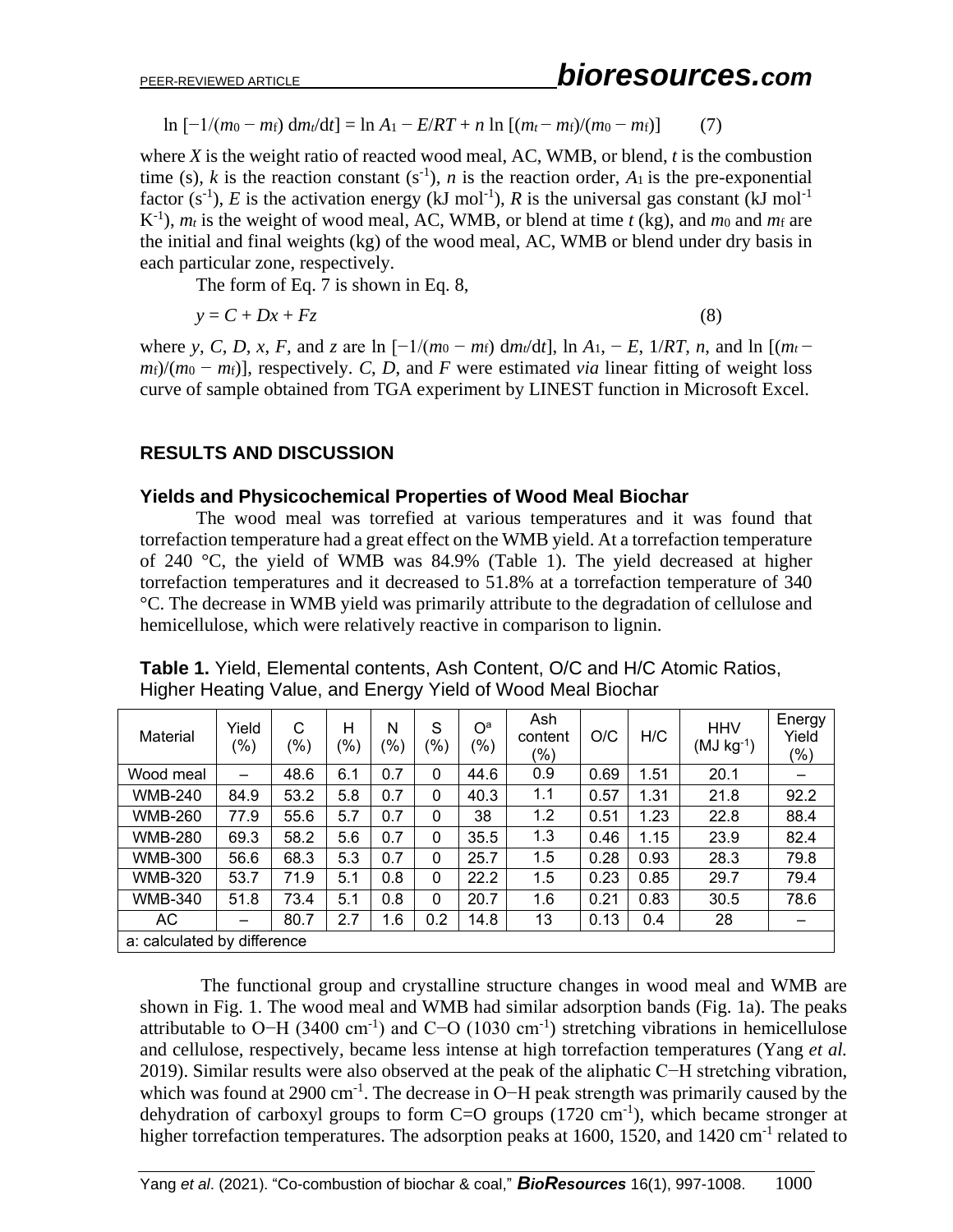the monocyclic, polycyclic, and substituted aromatic groups, respectively, were present in all WMB samples, which implied a high thermal stability of the aromatic structures in lignin (Li *et al.* 2016). The strength of the above peaks increased as the torrefaction temperature increased, probably due to the decomposition of holocellulose and generation of aromatic linked char during torrefaction (Boon *et al.* 1994). In addition, the adsorption peaks of C−O−C and C−H, which existed at  $1100$  and  $1380$  cm<sup>-1</sup>, respectively, disappeared as the torrefaction temperatures increased to higher than 300 °C, indicating considerable holocellulose decomposition.



**Fig. 1.** (a) FTIR spectra and (b) XRD patterns of wood meal and wood meal biochar

Figure 1b shows the XRD patterns of wood meal and WMB. The major peak at 2*θ*  $= 22.5^{\circ}$ , which corresponds to the (200) lattice plane of the cellulose crystal, had no meaningful change at torrefaction temperatures lower than 260 °C, although 22.1% of the wood meal was decomposed. However, as the torrefaction temperature reached 300 °C, the peak of cellulose crystal completely disappeared and a broad diffraction peak that can be attributed to the amorphous area of WMB appeared. The disappearance of the crystalline peak was caused by the evolution and destruction of the cellulose crystalline structure during torrefaction, in accordance with the FTIR spectra of WMB.

The elemental contents of WMB are shown on Table 1. It could be observed that the carbon content of WMB was greatly increased after torrefaction, whereas the oxygen content decreased. The nitrogen and hydrogen contents of WMB showed no obvious change after torrefaction. In addition, the ash content in WMB also showed an increase with increasing torrefaction temperature. The O/C and H/C atomic ratios of WMB were among 0.21 to 0.57 and 0.83 to 1.31, respectively, much lower than those of raw wood meal. The lower O/C and H/C atomic ratios of WMB indicated reduced energy loss, less smoke and water vapor generation during combustion. Demethanation, dehydration, and decarboxylation were the primary reactions that occurred during torrefaction of wood meal. The O/C and H/C atomic ratios in WMB showed a strong linear relationship ( $y = 1.3842x$ )  $+ 0.5328$ ;  $r^2 = 0.9975$ ) and moved along with dehydration line (data not shown), indicating that dehydration was the major reaction occurred during torrefaction. The WMB-340 showed much lower O/C and H/C atomic ratios than rape stalk derived biochar pyrolyzed at 600 °C, probably due to the promotion of aromatization and carbonization degree by the pressure built in the reactor (He *at al.* 2018). They were also comparable to those of bituminous coal, indicating the potential to be used as a solid fuel (Huang *et al.* 2019).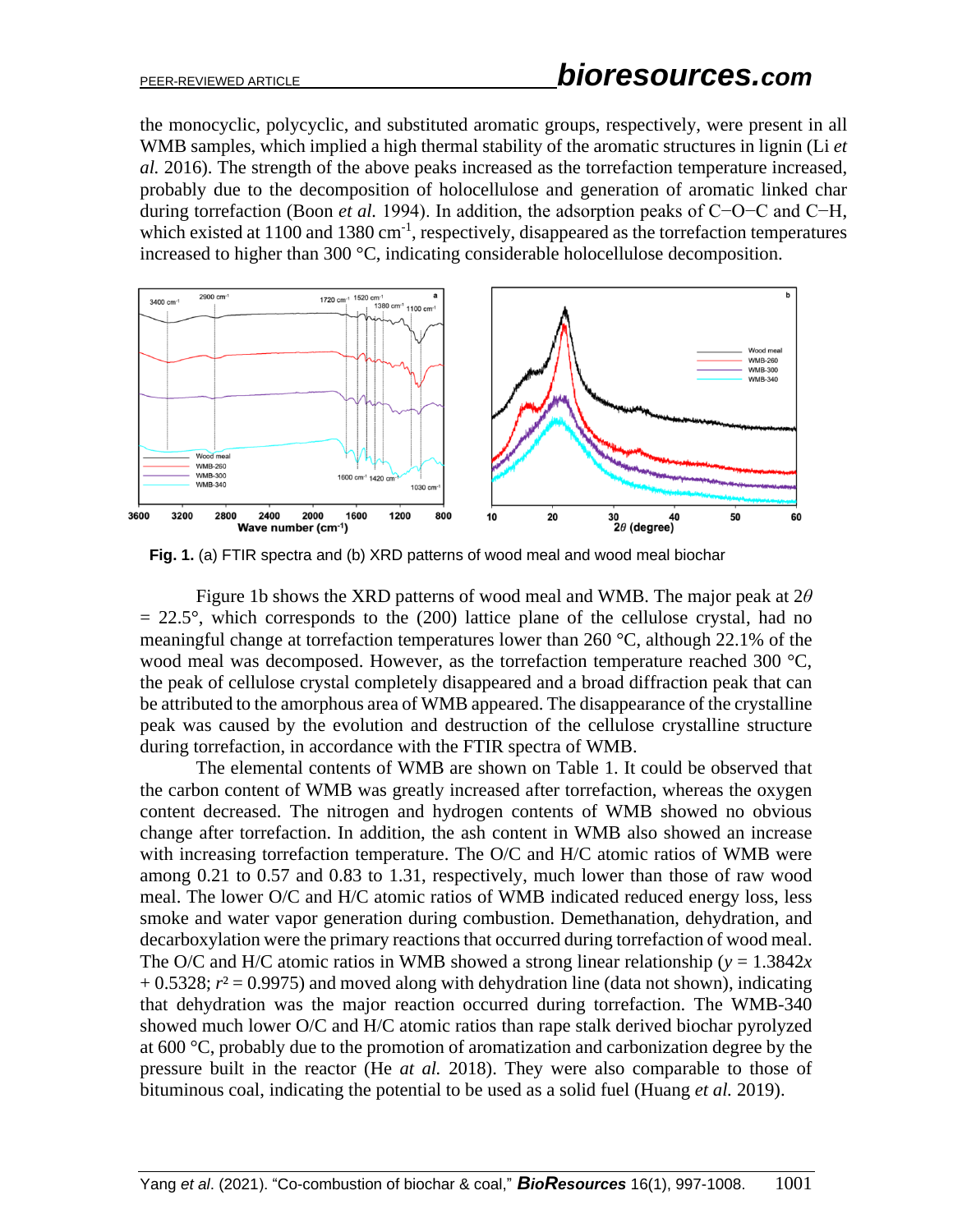The HHV of WMB was calculated to evaluate the amount of heat released from WMB during combustion. The HHV of WMB significantly increased at high torrefaction temperatures, and it reached 30.5 MJ kg<sup>-1</sup> at 340 °C with an improvement of 51.7% compared to raw wood meal (Table 1). The increase in HHV was caused by the formation of chemical bonds with high energy (C–C) and breaking of chemical bonds with low energy (H–C and O–C) in WMB, as evidenced by the FTIR spectra of WMB. Although the energy yield of WMB became lower at higher torrefaction temperatures, it still maintained as high yield as 78.6%, even at 340 °C. The energy yield of WMB-340 was comparable with those of bamboo stem (78%) and willow (79.2%) torrefied at 280 and 290 °C, respectively (Dai *et al.* 2019). This was likely due to the suppression of wood meal volatilization by high pressure and the formation of biochar through re-capture of volatiles. The HHV of WMB-340 was much higher than those of rape stalk derived biochar (26.19 MJ kg<sup>-1</sup>) pyrolyzed for 30 min at 600 °C and pine derived biochar (25.6 MJ kg<sup>-1</sup>) torrefied at 340 °C for 30 min under carbon dioxide condition (He *at al.* 2018; Li *et al.* 2016). It was also comparable with that of Pennsylvania anthracite coal (Rover *et al.* 2018). Based on the above excellent fuel properties, it was concluded that dry torrefaction can be an effective process for improving the energy content of wood meal.



**Fig. 2.** (a) TGA and (b) DTG curves of raw wood meal and wood meal biochars prepared at torrefaction temperatures of 240, 260, 280, 300, 320, and 340 °C

# **Combustion Properties of Wood Meal and Wood Meal Biochar**

Figure 2 shows the combustion properties of wood meal and WMB. It was observed that dry torrefaction had a drastic effect on the combustion properties of wood meal. The majority of the volatiles in raw wood meal were released at 215 to 499 °C, and two major combustion stages were present in the DTG curve. The first combustion stage resulted from the combustion of the relative reactive compounds in wood meal, while the second stage was caused by the combustion of lignin (Yang *et al.* 2019). Two peaks existed at 332 and 488 °C with the weight loss rates of 1.58 and 0.40 % °C<sup>-1</sup>, respectively. The weight loss rate of WMB at the first peak decreased at higher torrefaction temperatures, whereas it increased at the second peak. The decrease in the WMB weight loss rate was caused by the decomposition of holocellulose during dry torrefaction, while the increase of weight loss rate was due to the generation of aromatic linked char (Yang *et al.* 2019). The first peak of WMB prepared at torrefaction temperatures lower than 280 °C showed a higher weight loss rate than the second peak. However, it became lower than the weight loss rate of the second peak at the torrefaction temperature higher than 280  $\degree$ C, indicating lower emissions of polycyclic aromatic hydrocarbons and CO during combustion (Khan *et al.* 2009).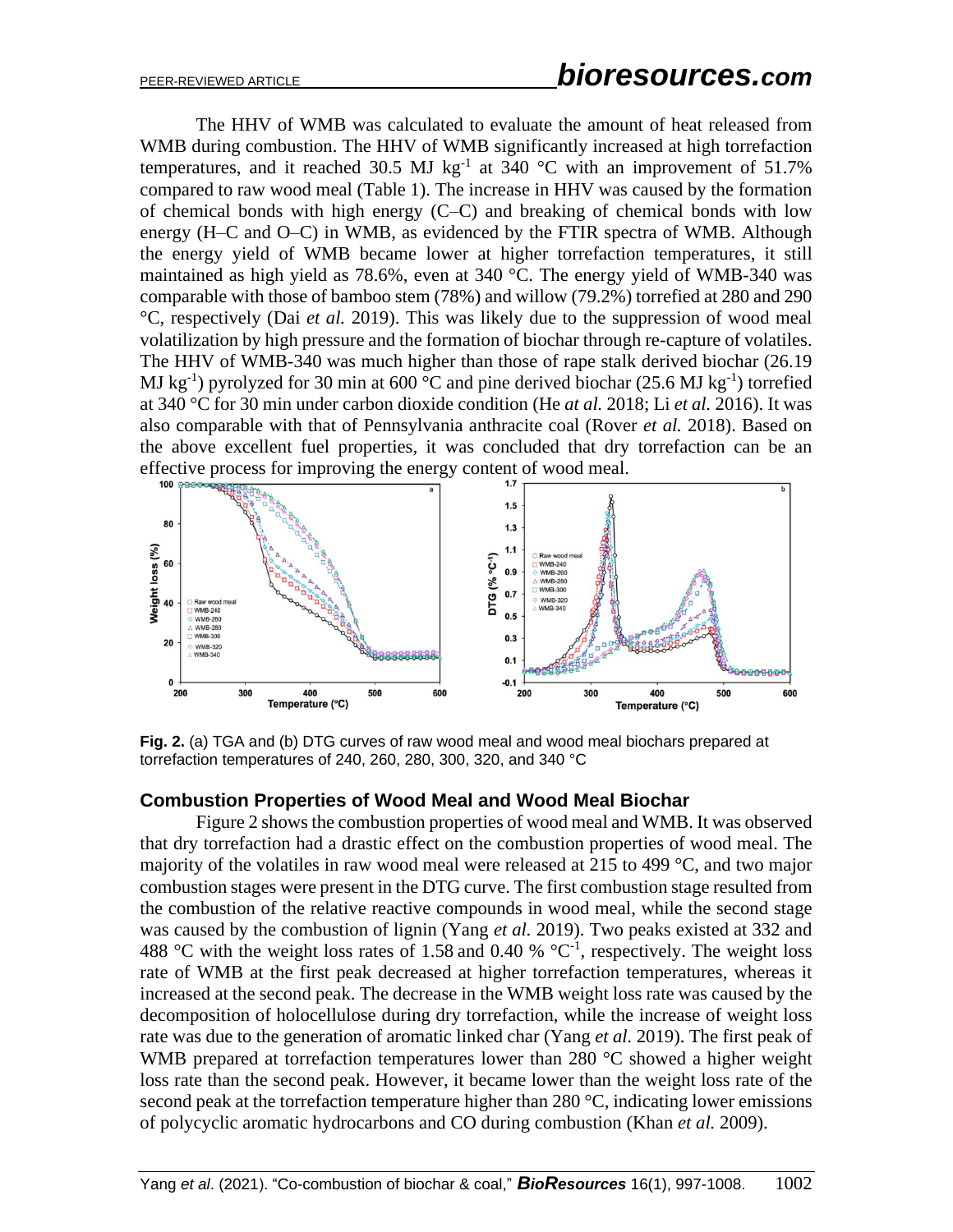| Sample          | $T_i$ (°C) | $T_p$ (°C) | $T_b$ (°C) | $R_{0.5}$ × 10 <sup>-4</sup> (s <sup>-1</sup> ) |
|-----------------|------------|------------|------------|-------------------------------------------------|
| Wood meal       | 315        | 332        | 499        | 2.8                                             |
| <b>WMB-240</b>  | 310        | 321        | 509        | 2.47                                            |
| <b>WMB-260</b>  | 310        | 327        | 509        | 2.4                                             |
| <b>WMB-280</b>  | 307        | 324        | 509        | 2.27                                            |
| <b>WMB-300</b>  | 384        | 478        | 514        | 2.1                                             |
| <b>WMB-320</b>  | 406        | 467        | 514        | 2.08                                            |
| <b>WMB-340</b>  | 403        | 470        | 522        | 2.06                                            |
| Anthracite coal | 555        | 616        | 737        | 1.45                                            |
| 10% WMB 90% AC  | 522        | 577        | 666        | 1.59                                            |
| 20% WMB 80% AC  | 496        | 565        | 668        | 1.62                                            |
| 40% WMB 60% AC  | 456        | 563        | 653        | 1.68                                            |
| 60% WMB 40% AC  | 382        | 470        | 649        | 1.87                                            |
| 80% WMB 20% AC  | 380        | 458        | 640        | 2.05                                            |

**Table 2.** Combustion Characteristics of Wood Meal, Wood Meal Biochar, Anthracite Coal, and Wood Meal Biochar Blends

The *Ti*, *Tp*, *Tb*, and *R*0.5 of wood meal and WMB are shown on Table 2. The *T<sup>i</sup>* of WMB prepared at torrefaction temperatures lower than 280 °C was similar to wood meal. However, it was drastically improved when the torrefaction temperature increased to higher than 280 °C, probably due to the decomposition of volatiles and an increase in the aromatization degree. The higher *T<sup>i</sup>* of WMB indicated a lower risk of spontaneous ignition during fuel storage and transportation (Lu *et al.* 2015). Similar results were also obtained in the  $T_p$  of WMB, which also showed little change at torrefaction temperatures below 280 °C and shifted to higher temperatures at higher torrefaction temperatures. Meanwhile, the  $R_{0.5}$  decreased from 2.8  $\times$  10<sup>-4</sup> to 2.06  $\times$  10<sup>-4</sup> s<sup>-1</sup> as the torrefaction temperature increased to 340 °C, indicating the reduction of reactivity, which was caused by the decomposition of reactive components. Therefore, a higher combustion temperature was needed to burn the WMB obtained at torrefaction temperature higher than 280 °C. In addition, the *T<sup>b</sup>* of WMB showed no obvious change, with values ranging from 499 to 522 °C. This result was likely caused by the high thermal stability of the aromatic structures in lignin, which were barely decomposed during torrefaction of wood meal.

# **Co-combustion of WMB-340 and Anthracite Coal**

The TGA and DTG profiles of WMB-340 and AC blends are shown in Fig. 3. The AC was much more stable than WMB-340, the volatiles of which released in the temperature range of 436 to 737 °C. Only one combustion stage existed during combustion of AC. The TGA profiles of WMB-340 and AC blends were located between the individual TGA profiles of WMB-340 and AC. The volatiles in the WMB-340 and AC blends released at a lower temperature range than AC alone, and this range decreased as the WMB-340 ratio increased. An addition of 10% WMB-340 with AC had no obvious effect on the DTG profile of AC, although the DTG peak shifted to a lower temperature. The DTG profiles of the AC and WMB-340 blends were transformed from one board combustion stage to three combustion stages as the ratio of WMB-340 increased to higher than 10%. The weight loss rates in the first two peaks increased as the WMB-340 ratio increased, whereas it decreased in the third peak. Meanwhile, the  $T_p$ ,  $T_i$  and  $T_b$  of the WMB-340 and AC blends decreased as the WMB-340 percentage increased (Table 2). The weight loss in the first and second combustion stages were due to the decomposition of volatiles in the WMB-340. These volatiles were burned before the AC and the released heat could preheat the coal and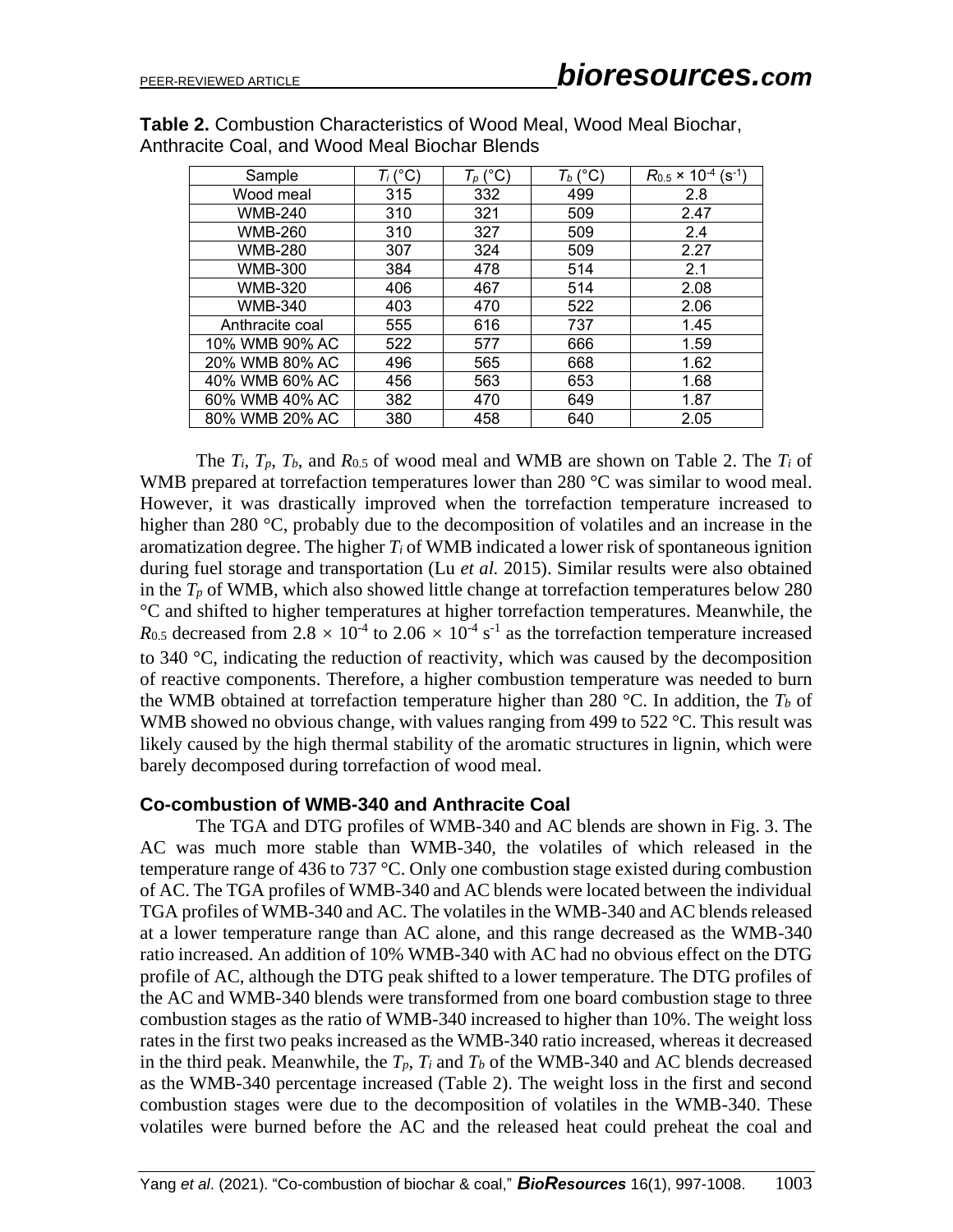promote the evaporation of the volatiles in coal, which resulted in the decrease of *T<sup>i</sup>* of the WMB-340 and AC blend. The shift of  $T_p$  to a lower temperature indicated that the cocombustion took place at a relatively low temperature, as evidenced by the *R*0.5 values.



**Fig. 3**. (a) TGA and (b) DTG curves of anthracite coal, WMB340 and their blends

According to the combustion curves of the WMB and AC blends, it was shown that the combustion process became complicated after blending. To clarify whether a synergistic effect existed between WMB-340 and AC, theoretical TGA curves were calculated based on their experimental data according to Eq. 8,

$$
Xcalculated = a \cdot xWMB + b \cdot xAC
$$
 (8)

where *a* and *b* were the weight percentages of WMB-340 and AC in the blend, respectively. It was observed that synergistic combustion interactions between WMB-340 and AC existed in the co-combustion process. The calculated curve showed a good fit with the experimental curve at temperatures under 490 °C. However, the calculated curve was obvious higher than the experimental curve when the temperature increased to higher than 490  $\degree$ C, which indicated the promotion of AC combustion by WMB-340. In addition, the inflection point matched well with the mass ratio of WMB-340 in the blend, and the temperature was a slight lower than the burnout temperature of WMB-340. The promotion of AC combustion was likely due to the participation of volatiles in WMB-340, which had a lower ignition temperature than AC. A large amount of heat was emitted after combustion of volatiles in WMB-340, which promoted the combustion of AC, resulting in greater weight loss at the same temperature compared to burning AC alone.

# **Combustion Kinetics of Wood Meal and WMB as well as WMB-340 and Anthracite Coal Blends**

The kinetic parameters of the wood meal, AC, WMB, and WMB-340 and AC blend were calculated based on their TGA curves. As shown on Table 3, the correlation coefficients of the wood meal and WMB in the first combustion stage ranged from 0.76 to 0.89. The activation energy of wood meal in the first combustion stage was calculated to be 109.9 kJ mol<sup>-1</sup>, higher than those of WMB (91.9 to 105.6 kJ mol<sup>-1</sup>).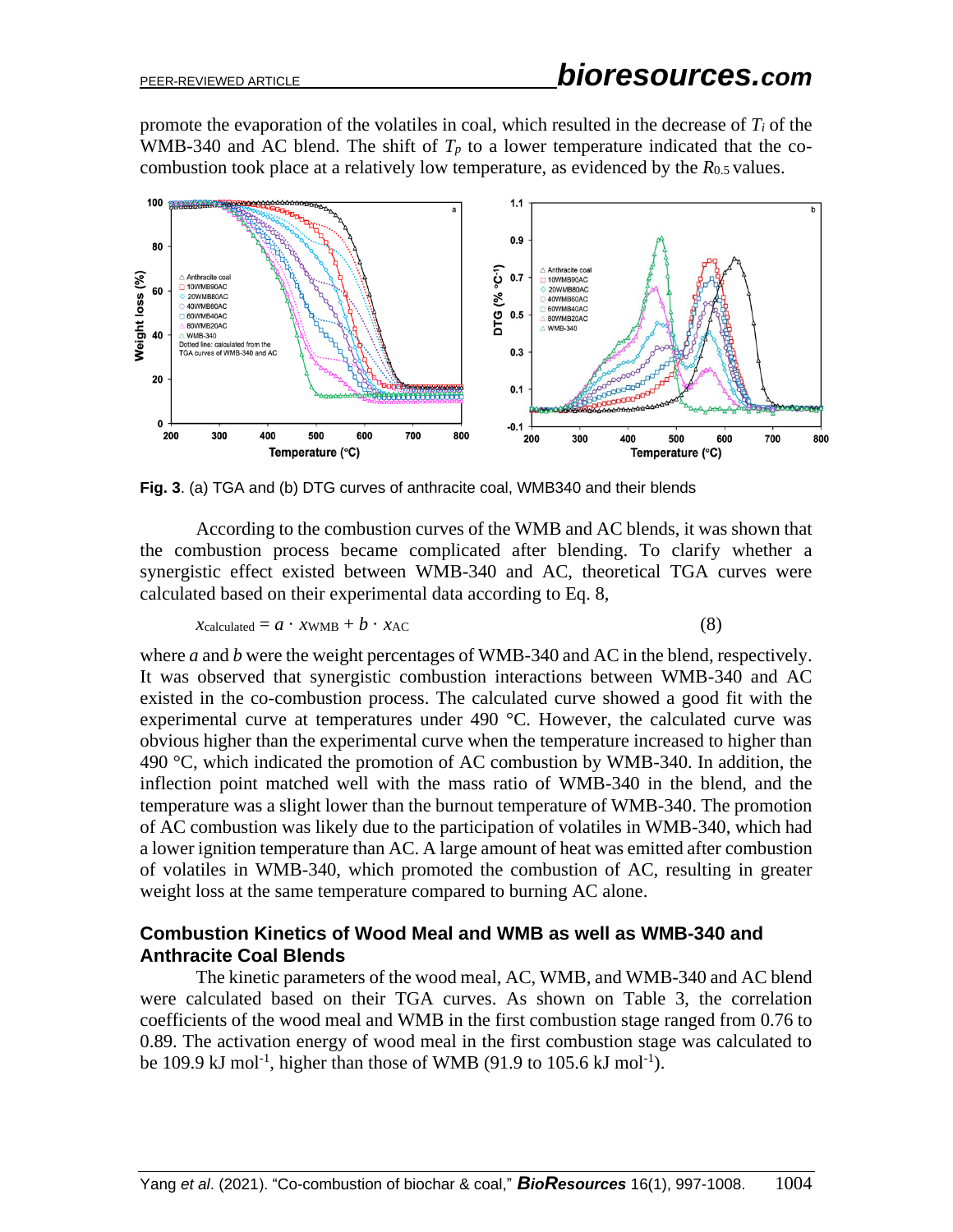**Table 3.** Kinetic Parameters of Wood Meal, Wood Meal Biochar, Anthracite Coal, and Wood Meal Biochar Blends

| Sample          | Temperature Range (°C) | $A_1$ (s <sup>-1</sup> ) | $E$ (kJ mol <sup>-1</sup> ) | $n(-)$ | $r^2$ (-) |
|-----------------|------------------------|--------------------------|-----------------------------|--------|-----------|
|                 | 215-395                | $1.8 \times 10^{7}$      | 109.9                       | 1.17   | 0.76      |
| Wood meal       | 395-499                | $1.6 \times 10^{3}$      | 79.6                        | 0.5    | 0.9       |
| <b>WMB-240</b>  | 219-395                | $3.3 \times 10^{6}$      | 102.8                       | 1.07   | 0.79      |
|                 | 395-509                | $3.0 \times 10^{4}$      | 96.1                        | 0.68   | 0.94      |
| <b>WMB-260</b>  | 230-398                | $2.0 \times 10^{6}$      | 101.9                       | 0.97   | 0.77      |
|                 | 398-509                | $1.1 \times 10^{5}$      | 104.4                       | 0.69   | 0.96      |
| <b>WMB-280</b>  | 228-398                | $3.0 \times 10^{6}$      | 104.6                       | 0.95   | 0.81      |
|                 | 398-509                | $1.8 \times 10^{5}$      | 107.1                       | 0.71   | 0.97      |
| <b>WMB-300</b>  | 243-400                | $1.8 \times 10^{5}$      | 93.5                        | 0.59   | 0.85      |
|                 | 400-514                | $1.8 \times 10^{5}$      | 107.2                       | 0.74   | 0.96      |
| <b>WMB-320</b>  | 266-400                | $1.1 \times 10^{5}$      | 91.9                        | 0.42   | 0.89      |
|                 | 400-514                | $9.8 \times 10^{5}$      | 117                         | 0.78   | 0.94      |
| <b>WMB-340</b>  | 269-400                | $1.5 \times 10^{6}$      | 105.6                       | 0.47   | 0.88      |
|                 | 400-522                | $1.3 \times 10^{6}$      | 118.8                       | 0.86   | 0.9       |
| Anthracite coal | 436-737                | $1.3 \times 10^{8}$      | 179.3                       | 1.13   | 0.95      |
| 10% WMB 90% AC  | 314-666                | $3.6 \times 10^{2}$      | 84.5                        | 0.7    | 0.94      |
|                 | 283-400                | $4.0 \times 10^{5}$      | 99.2                        | 0.39   | 0.89      |
| 20% WMB 80% AC  | 400-510                | 3.9                      | 47.6                        | 0.03   | 1         |
|                 | 510-668                | $1.2 \times 10^{3}$      | 90.6                        | 0.8    | 0.97      |
|                 | 272-400                | $3.3 \times 10^{5}$      | 98.1                        | 0.43   | 0.89      |
| 40% WMB 60% AC  | 400-520                | 1.6                      | 42.1                        | 0.19   | 0.89      |
|                 | 520-653                | $6.0 \times 10^{2}$      | 85.8                        | 0.73   | 0.97      |
|                 | 265-400                | $5.4 \times 10^{5}$      | 100.2                       | 0.51   | 0.89      |
| 60% WMB 40% AC  | 400-524                | 3                        | 44.8                        | 0.38   | 0.72      |
|                 | 520-649                | $2.2 \times 10^{3}$      | 93.8                        | 0.76   | 0.94      |
|                 | 262-400                | $2.4 \times 10^{5}$      | 95.6                        | 0.48   | 0.9       |
| 80% WMB 20% AC  | 400-525                | 9                        | 49.4                        | 0.58   | 0.83      |
|                 | 525-640                | $2.4 \times 10^{4}$      | 109.6                       | 0.82   | 0.86      |

The results indicated that lower energy was needed to initialize the first combustion stage of WMB, due to the destruction of the crystalline structure in cellulose. As aforementioned, the weight loss in the first combustion stage was primarily ascribed to the combustion of holocellulose. However, the activation energies of wood meal and WMB in the first combustion stage were much lower than those of cellulose and hemicellulose, with values of 239.9 and 166.4 kJ mol<sup>-1</sup>, respectively (Yu *et al.* 2015). The lower activation energies of wood meal and WMB were likely caused by the adsorption of the decomposition products from cellulose and hemicellulose on lignin and char, which could accelerate the deoxygenating reactions (Fushimi *et al.* 2009). The coefficients of determination in the second combustion stage were much higher than those in the first combustion stage, with values ranged from 0.9 to 0.97. The activation energy of wood meal in the second combustion stage was 79.6  $kJ$  mol<sup>-1</sup>, which was lower than those of WMB  $(96 \text{ to } 118.8 \text{ kJ mol}^{-1})$ . It also yielded a lower value than in the first combustion stage. However, the activation energy of WMB in the second combustion stage increased as the torrefaction temperature increased, and it became higher than that in the first combustion stage when the torrefaction temperature was above 240  $^{\circ}$ C. The higher activation energy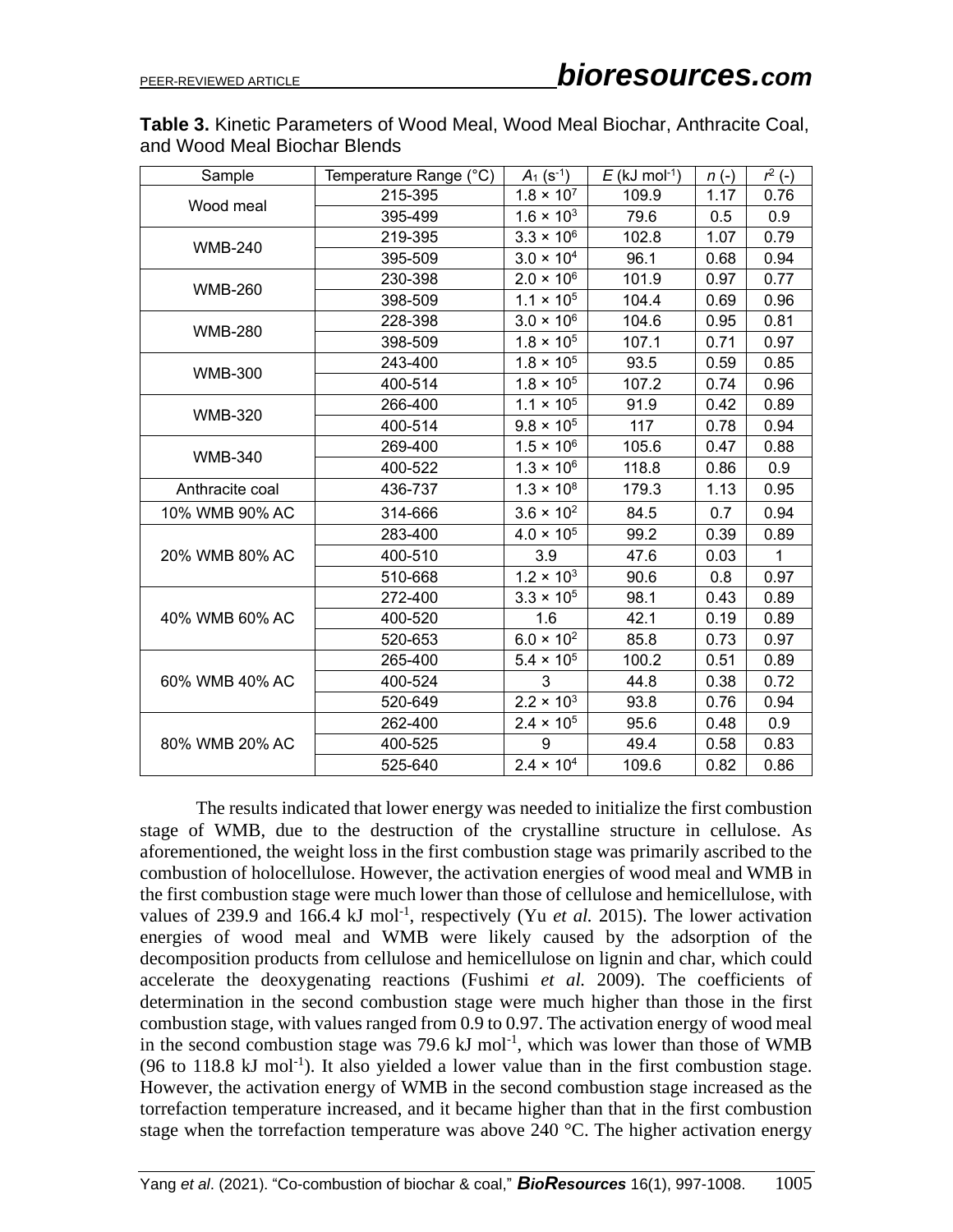in the second combustion study implied the increased difficulty in starting the reaction. The activation energies of WMB in the second combustion stage were much lower than those of alkali lignin (124 to 721 kJ mol<sup>-1</sup>), fir lignin (136.9 kJ mol<sup>-1</sup>), and Klason lignin  $(166.2 \text{ kJ mol}^{-1})$ , due to the destruction of aromatic structures in lignin during torrefaction (Ma *et al.* 2016). The pre-exponential factors in the first and second combustion stages ranged from  $1.1 \times 10^5$  to  $1.8 \times 10^7$  s<sup>-1</sup> and  $1.6 \times 10^3$  to  $1.3 \times 10^6$  s<sup>-1</sup>, respectively. The reaction orders were from 0.42 to 1.17 and 0.5 to 0.86 for the first and second combustion stages, respectively.

The combustion kinetics drastically changed when AC was blended with WMB-340. The activation energy of AC was 179.3 kJ mol<sup>-1</sup>, and it decreased after being blended with  $10\%$  WMB-340 (84.5 kJ mol<sup>-1</sup>). The temperature ranges of the first and second combustion stages of the blends were similar to those of WMB-340; however, the activation energies were lower than those of WMB-340, which was ascribed to the synergistic effect between WMB and AC. The activation energies of the above blends in the third combustion stage were also much lower than that of AC, due to the releasing of heat from WMB-340 at low temperatures. The above results suggested that the blending of WMB-340 greatly reduced the barrier for AC combustion. The correlation coefficients, pre-exponential factors, and reaction orders of AC and its blends were calculated to be among 0.72 to 1, 1.6 to  $1.3 \times 10^8$  s<sup>-1</sup> and 0.03 to 1.13, respectively. Among all the AC and WMB-340 blends in the present study, it was considered that the blend containing 10% WMB-340 was the optimal composition for co-combustion, due to the lower activation energy and similar combustion characteristics when compared with those of AC.

# **CONCLUSIONS**

- 1. The wood meal biochar prepared by dry torrefaction had excellent fuel properties. Although the energy yield of biochar decreased as the torrefaction temperature increased, it still remained as high as 78.6%, even at 340 °C.
- 2. The WMB-340 showed similar HHV to commercial coal and was chosen to cocombust with AC. The combustion reactivity of AC was efficiently promoted by being blended with WMB-340, and the  $T_p$ ,  $T_i$ , and  $T_b$  of AC shifted to lower temperatures.
- 3. Anthracite coal blended with 10% WMB-340 had no obvious change in its combustion stage. However, three combustion stages were observed when more than 10% of WMB-340 was blended with AC. The blend containing 10% WMB-340 showed similar combustion characteristics and a lower activation energy compared with AC alone, which suggested that this blend was the optimal composition for co-combustion.

# **ACKNOWLEDGMENTS**

The authors are grateful for the support of the Zhejiang Province Nature Science Foundation of China (Grant Nos. LQ19B060009 and LY19E060003) and the Key R&D Program Projects in Zhejiang Province, China (Grant No. 2019C02063). A portion of this work was supported by the Zhejiang Province Key Laboratory of Smart Management and Application of Modern Agricultural Resources under grant 2020E10017.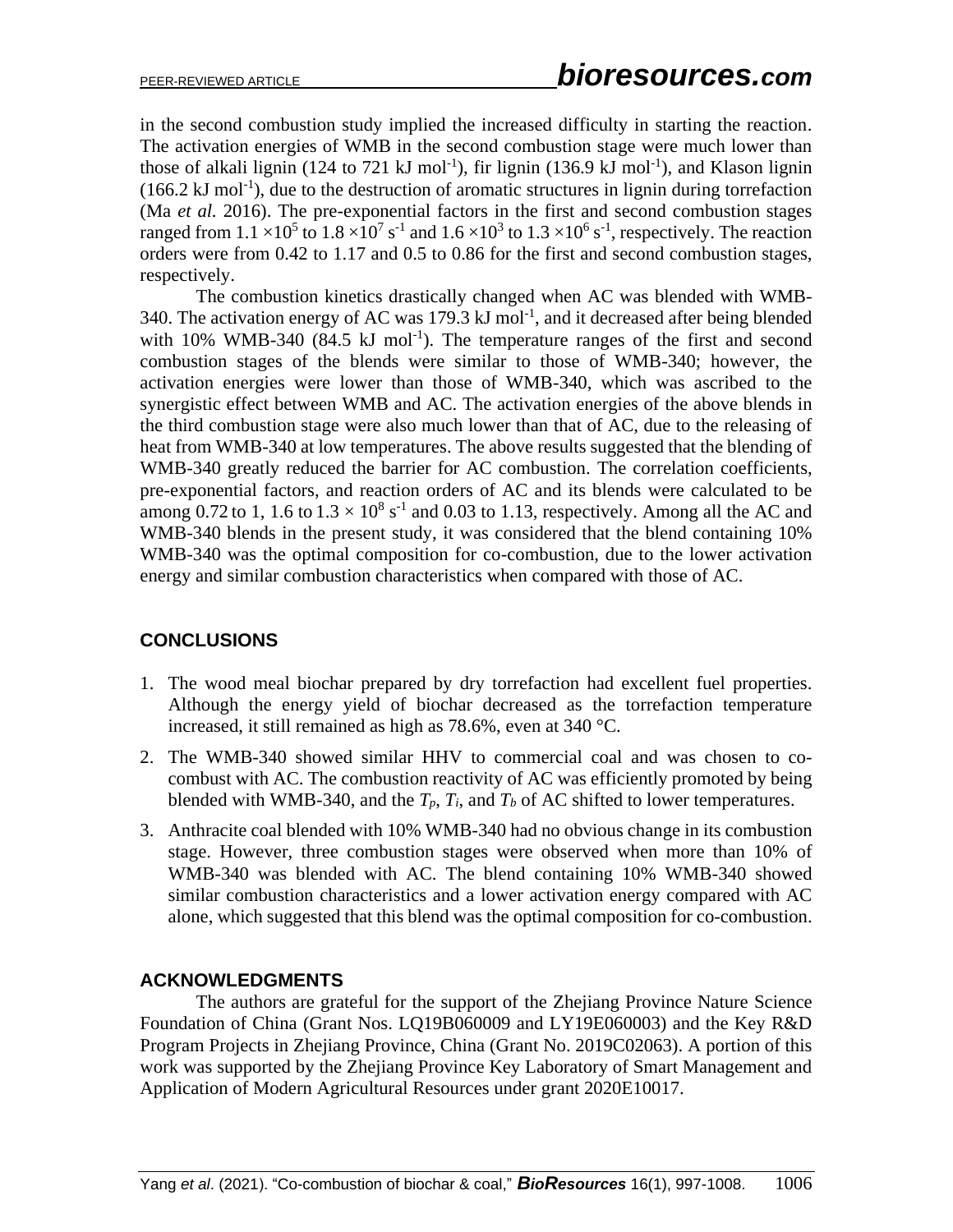# **REFERENCES CITED**

- Boon, J. J., Pastrova, I., Botto, R. E., and Arisz, P. W. (1994). "Structural studies on cellulose pyrolysis and cellulose char by PYMS, PYGVMS, FTIR, NMR and by wet chemical techniques," *Biomass and Bioenergy* 7(1-6), 25-32. DOI: 10.1016/0961- 9534(94)00044-T
- Chen, W. H., Huang, M. Y., Chang, J. S., and Chen, C. Y. (2015). "Torrefaction operation and optimization of microalga residue for energy densification and utilization," *Applied Energy* 154, 622-630. DOI: 10.1016/j.apenergy.2015.05.068
- Dai, L. L., Wang, Y. P., Liu, Y. H., Ruan, R., He, C., Yu, Z. T., Jiang, L., Zeng, Z. H., and Tian, X. J. (2019). "Integrated process of lignocellulosic biomass torrefaction and pyrolysis for upgrading bio-oil production: A state-of-the-art review," *Renewable and Sustainable Energy Reviews* 107, 20-36. DOI: 10.1016/j.rser.2019.02.015
- Fu, B., Liu, G. J., Mian, Md., M., Sun, M., and Wu, D. (2019). "Characteristics and speciation of heavy metals in fly ash and FGD gypsum from Chinese coal-fired power plants," *Fuel* 251, 593-602. DOI: 10.1016/j.fuel.2019.04.055
- Fushimi, C., Katayama, S., and Tsutsumi, A. (2009). "Elucidation of interaction among cellulose, lignin and xylan during tar and gas evolution in steam gasification," *J. Analytical and Applied Pyrolysis* 86(1), 82-89. DOI: 10.1016/j.jaap.2009.04.008
- Gan, Y. Y., Ong, H. C., Ling, T. C., Chen, W. H., and Chong, C. T. (2019). "Torrefaction of de-oiled Jatropha seed kernel biomass for solid fuel production," *Energy* 170, 367- 374. DOI: 10.1016/j.energy.2018.12.026
- He, X. Y., Liu, Z. X., Niu, W. J., Yang, L., Zhou, T., Qin, D., and Niu, Z. Y. (2018). "Effects of pyrolysis temperature on the physicochemical properties of gas and biochar obtained from pyrolysis of crop residues," *Energy* 143, 746-756. DOI: 10.1016/j.energy.2017.11.062
- Huang, N., Zhao, P., Ghosh, S., and Fedyukhin, A. (2019). "Co-hydrothermal carbonization of polyvinyl chloride and moist biomass to remove chlorine and inorganics for clean fuel production," *Applied Energy* 240, 882-892. DOI: 10.1016/j.apenergy.2019.02.050
- Khan, A. A., de Jong, W., Jansens, P. J., and Spliethoff, H. (2009). "Biomass combustion in fluidized bed boiler: Potential problems and remedies," *Fuel Processing Technology* 90(1), 21-50. DOI: 10.1016/j.fuproc.2008.07.012
- Liu, Z., Hu, W., Jiang, Z., Mi, B., and Fei, B. (2016). "Investigating combustion behaviors of bamboo, torrefied bamboo, coal and their respective blends by thermogravimetric analysis," *Renewable Energy* 87(Part 1), 346-352. DOI: [10.1016/j.renene.2015.10.039](https://doi.org/10.1016/j.renene.2015.10.039)
- Li, J., Yang, W., Blasiak, W., and Ponzio, A. (2012). "Volumetric combustion of biomass for CO<sup>2</sup> and NO<sup>x</sup> reduction in coal-fired boilers," *Fuel* 102, 64-633. DOI: 10.1016/j.fuel.2012.06.083
- Li, Y. H., Lin, H. T., Xiao, K. L., and Lasek, J. (2018). "Combustion behavior of coal pellets blended with *Miscanthus* biochar," *Energy* 163, 180-190. DOI: 10.1016/j.energy.2018.08.117
- Li, M. F., Chen, L. X., Li, X., Chen, C. Z., Lai, Y. C., Xiao, X., and Wu, Y. Y. (2016). "Evaluation of the structure and fuel properties of lignocelluloses through carbon dioxide torrefaction," *Energy Conversion and Management* 119, 463-472. DOI: 10.1016/j.enconman.2016.04.064
- Lu, J. J., and Chen, W. H. (2015). "Investigation on the ignition and burnout